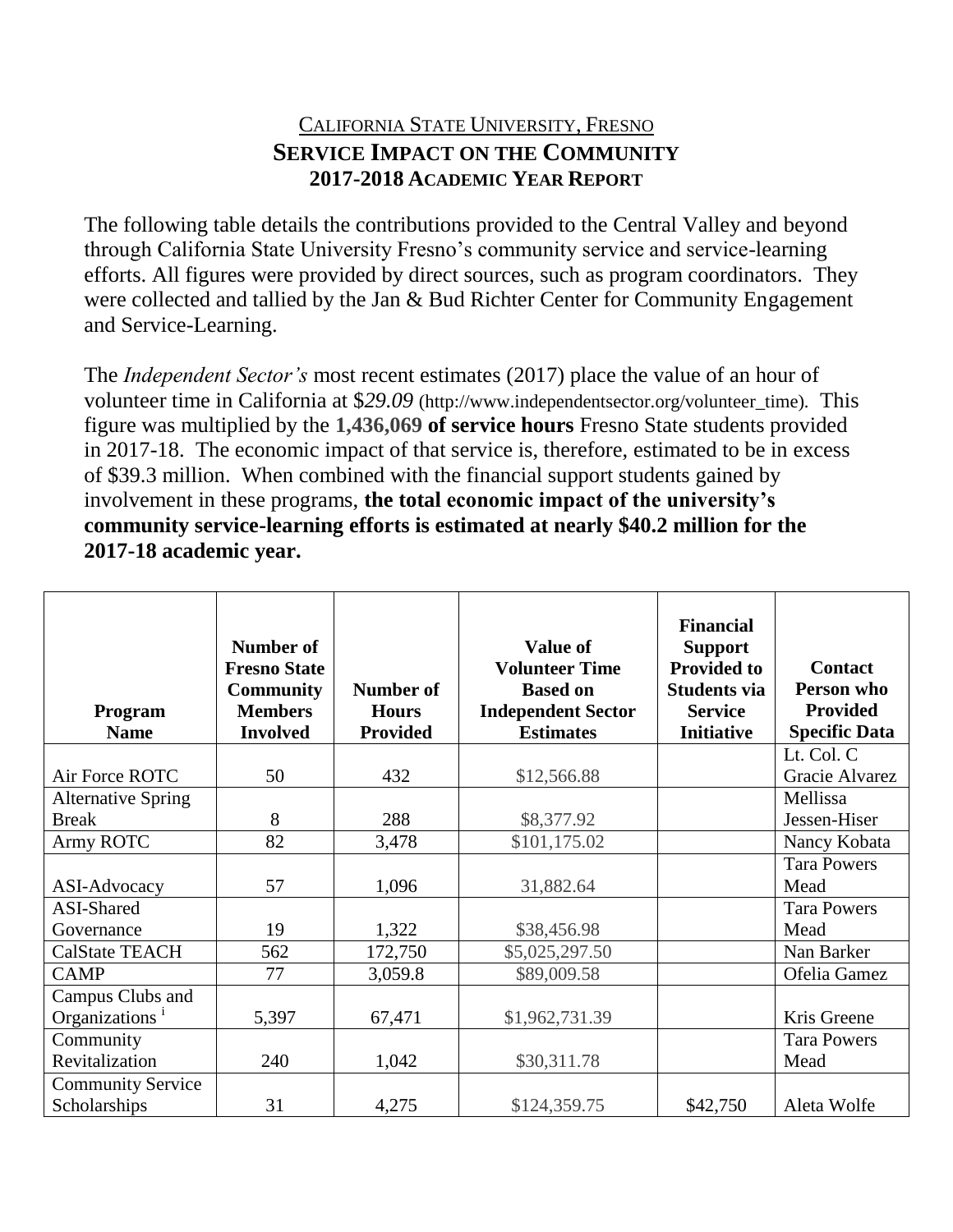| Craig Scholars              |       |          |                 |              |                       |
|-----------------------------|-------|----------|-----------------|--------------|-----------------------|
| Program                     | 47    | 505      | \$14,690.45     |              | Emilee Silveira       |
| Faculty/Staff <sup>ii</sup> | 49    | 3,281    | \$95,444.29     |              | Mellissa Jessen       |
| <b>Fresno State Blood</b>   |       |          |                 |              |                       |
| Drivesiii                   |       | 1,480    | \$43,053.20     |              | <b>Taylan Bennett</b> |
| Humanics                    | 20    | 3,550    | \$103,269.50    |              | Matt Jendian          |
| Internships                 | 3,167 | 487,165  | \$14,171,629.80 |              | Departments           |
| <b>Jumpstart Fresno</b>     | 78    | 29,065   | \$845,500.85    | \$579,277.43 | Neil Dion             |
| Kid's Day                   | 1,240 | 4,960    | \$144,286.40    |              | <b>Taylan Bennett</b> |
| Maddy Internship            |       |          |                 |              | Maria Jeans &         |
| Program                     | 24    | 4,320    | \$125,668.80    |              | Mark Keppler          |
| Make A Difference           |       |          |                 |              |                       |
| Day                         | 66    | 264      | \$7,679.76      |              | <b>Taylan Bennett</b> |
| <b>Mediator Mentor</b>      |       |          |                 |              | Negin                 |
| Program                     | 28    | 756      | \$21,992.04     |              | Tahvildary            |
| Mini-Corps                  | 44    | 2,200    | \$63,998        |              | Lilly Lomeli          |
| <b>Multiple Subjects</b>    |       |          |                 |              |                       |
| Credential                  | 671   | 251,220  | \$7,307,989.80  |              | <b>Brenna Barks</b>   |
| Peer Ambassadors            |       |          |                 |              |                       |
| of Wellness                 | 18    | 2,092    | \$60,856.28     |              | Kathy Yarmo           |
| Physical Therapy            |       |          |                 |              | Peggy                 |
| Service Projects            | 502   | 7,541    | \$219,367.69    |              | Trueblood             |
| Reading and                 |       |          |                 |              |                       |
| <b>Beyond at Fresno</b>     |       |          |                 |              |                       |
| <b>State</b>                | 50    | 12,326   | \$358,563.34    | \$147,912    | Mai Xiong             |
| <b>Residence Halls</b>      | 124   | 317      | \$9,221.53      |              | Michele<br>Dunlap     |
| <b>Richter Center</b>       |       |          |                 |              |                       |
| <b>Student Leaders</b>      | 32    | 3,795    | \$110,396.55    |              | Mellissa Jessen       |
|                             |       |          |                 |              | Chris                 |
| Scholars in Service         | 21    | 3,885.36 | \$113,025.12    | \$48,800     | Fiorentino            |
| Service-Learning            |       |          |                 |              |                       |
| Courses                     | 3,821 | 117,450  | \$3,416,620.50  |              | <b>Faculty Survey</b> |
| Serving Fresno Day          | 78    | 312      | \$9,076.08      |              | <b>Taylan Bennett</b> |
| Single Subject              |       |          |                 |              |                       |
| Credential                  | 414   | 187,355  | \$3,029,868.95  |              | <b>Brenna Barks</b>   |
| <b>Science Math</b>         |       |          |                 |              |                       |
| <b>Education Center</b>     |       |          |                 |              |                       |
| (SMEC)                      | 7     | 559.70   | \$16,281.67     | \$6,046.05   | Jaime Arvizu          |
| <b>Smittcamp Honors</b>     |       |          |                 |              |                       |
| College                     | 145   | 4,062    | \$118,163.58    |              | Lisa Hardamon         |
| <b>Special Education</b>    |       |          |                 |              |                       |
| Credential                  | 92    | 36,120   | \$1,050,730.80  |              | <b>Brenna Barks</b>   |
| Spring into Service         | 90    | 360      | \$10,472.40     |              | <b>Taylan Bennett</b> |
| <b>Student Athletes</b>     | 320   | 1,118.5  | \$32,537.17     |              | Megan O'Quin          |